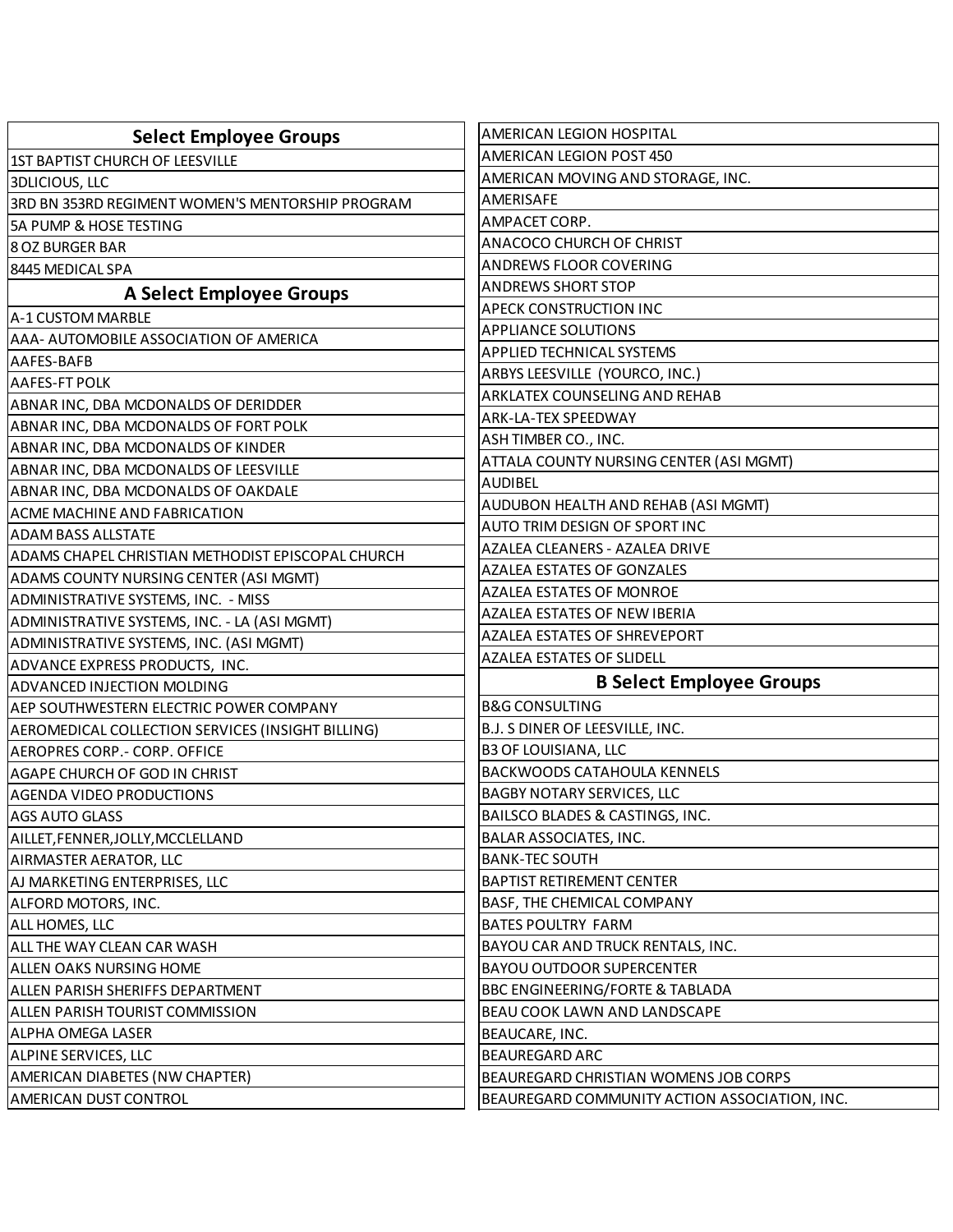| BEAUREGARD MEMORIAL HOSPITAL                             | <b>BROWN BUILDERS, INC. AND AFFILIATES</b>      |
|----------------------------------------------------------|-------------------------------------------------|
| BEAUREGARD PARISH FARM BUREAU INSURANCE                  | BRUCE'S TAX SERVICES, INC.                      |
| BEAUREGARD PARISH LIBRARY                                | <b>BUDGET INN</b>                               |
| BEAUREGARD PARISH TAX ASSESSORS OFFICE                   | <b>BUDGET PHONE</b>                             |
| BEAUXJAX CRAFTHOUSE                                      | <b>BUFFALO SUPPLY AND EQUIPMENT INC</b>         |
| <b>BEECH SPRINGS BAPTIST CHURCH</b>                      | <b>BULLSEYE SHOOTING RANGE, LLC</b>             |
| BELK, INC.                                               | <b>BYRD REGIONAL HOSPITAL</b>                   |
| <b>BELL OAKS, INC.</b>                                   | <b>C Select Employee Groups</b>                 |
| <b>BELLE SORELLE, LLC</b>                                | C AND C CLEANING SERVICES, LLC                  |
| <b>BENJAMIN LEE STATE FARM</b>                           | CAND L LOGGING, LLC                             |
| <b>BENTELER STEEL TUBE</b>                               | CAND P DEVELOPING, LLC                          |
| <b>BERRY BROTHERS GENERAL CONTRACTORS</b>                | CAND STIMBER, INC.                              |
| <b>BEST VALUE INN &amp; SUITES</b>                       | C.E. BYRD HIGHSTEPPERS                          |
| BETTER BUSINESS BUREAU, INC.                             | C.W. LANE COMPANY, INC.                         |
| <b>BEVERLY G HAYES</b>                                   | CADDO BOSSIER ASSOCIATION FOR RETARDED CITIZENS |
| <b>BILLY D MIZE, LLC</b>                                 | CADDO BOSSIER SOCCER ASSOCIATION                |
| BILLYS A/C AND HEATING                                   | CADDO COMMUNITY ACTION CENTER                   |
| <b>BISTINEAU NUTRITION, LLC</b>                          | CADDO COUNCIL ON AGING, INC.                    |
| <b>BLAKEY AUTO PLEX</b>                                  | <b>CADDO FIRE DISTRICT #1</b>                   |
| <b>BLANCHARD ATHLETIC CLUB/LITTLE LEAGUE</b>             | <b>CADDO HOUSING CORPORATION</b>                |
| BLANCHARD LODGE #447 F AND AM                            | <b>CADDO LAKE ESCAPE</b>                        |
| <b>BLANCHARD SCHOOL PTA</b>                              | CALDWELL FAMILY PARTNERSHIP                     |
| <b>BLEU MED SPA</b>                                      | CALDWELL HOUSING CORPORATION                    |
| <b>BNB SYSTEMS</b>                                       | CALUMET PACKAGING                               |
| BOARDING K9S ON HWY 505                                  | CALUMET REFINING COMPANY                        |
| <b>BOB GOING INSURANCE</b>                               | CAMELLIA ESTATES (ASI MGMT)                     |
| <b>BOBBY JOHNSON EQUIPMENT CO., INC.</b>                 | <b>CAMPERS RV CENTER</b>                        |
| <b>BOISE CASCADE WOOD PRODUCTS</b>                       | CANEY LAKE BOOKS AND MORE, LLC                  |
| BOSSIER CITY HOG (HARLEY OWNERS GROUP)                   | <b>CAPSTONE, LLC</b>                            |
| BOSSIER COUNCIL ON AGING, INC.                           | <b>CAPTAIN DS SEAFOOD</b>                       |
| <b>BOSSIER NEWSPAPER PUBLISHING</b>                      | CARE CENTER OF ABERDEEN (ASI MGMT)              |
| <b>BOSSIER PARISH COMMUNICATIONS DISTRICT NUMBER ONE</b> | CARE CENTER OF LAUREL (ASI MGMT)                |
| <b>BOSSIER SIGN COMPANY</b>                              | CAREER ADVENTURES, INC.                         |
| <b>BOSSIER-CADDO GLASS</b>                               | <b>CARROLLS KIDDIE RANCH</b>                    |
| <b>BOWMAN OIL</b>                                        | CARUTHERS PRODUCING COMPANY, INC.               |
| <b>BRAMMER ENGINEERING</b>                               | CASA OF WEST CENLA, INC.                        |
| <b>BRANDON COURT (ASI MGMT)</b>                          | CASCO INDUSTRIES, INC.                          |
| <b>BRANNON'S FRIENDS, LLC</b>                            | CASTEN AND PEARCE APLC LAW FIRM                 |
| BRENDA WILLIS ENTERPRISES, LLC                           | <b>CBG BUICK</b>                                |
| BRENNAN DODGE, CHRYSLER, JEEP                            | <b>CBS 1COLLISION</b>                           |
| <b>BRENTWOOD HOSPITAL</b>                                | CCD SERVICES, LLC                               |
| <b>BRIGHTON BRIDGE HOSPICE</b>                           | CEDAR CREEK SCHOOL, INC                         |
| <b>BROADMOOR GARAGE</b>                                  | CENLA AMERICAN LEGION CONVENTION CORPORATION    |
| <b>BROOKDALE SENIOR LIVING CENTER</b>                    | CENLA PROPERTY INSPECTIONS, LLC                 |
| <b>BROOKS HEATING AND AIR CONDITIONING</b>               | CENTER POINT BAPTIST CHURCH                     |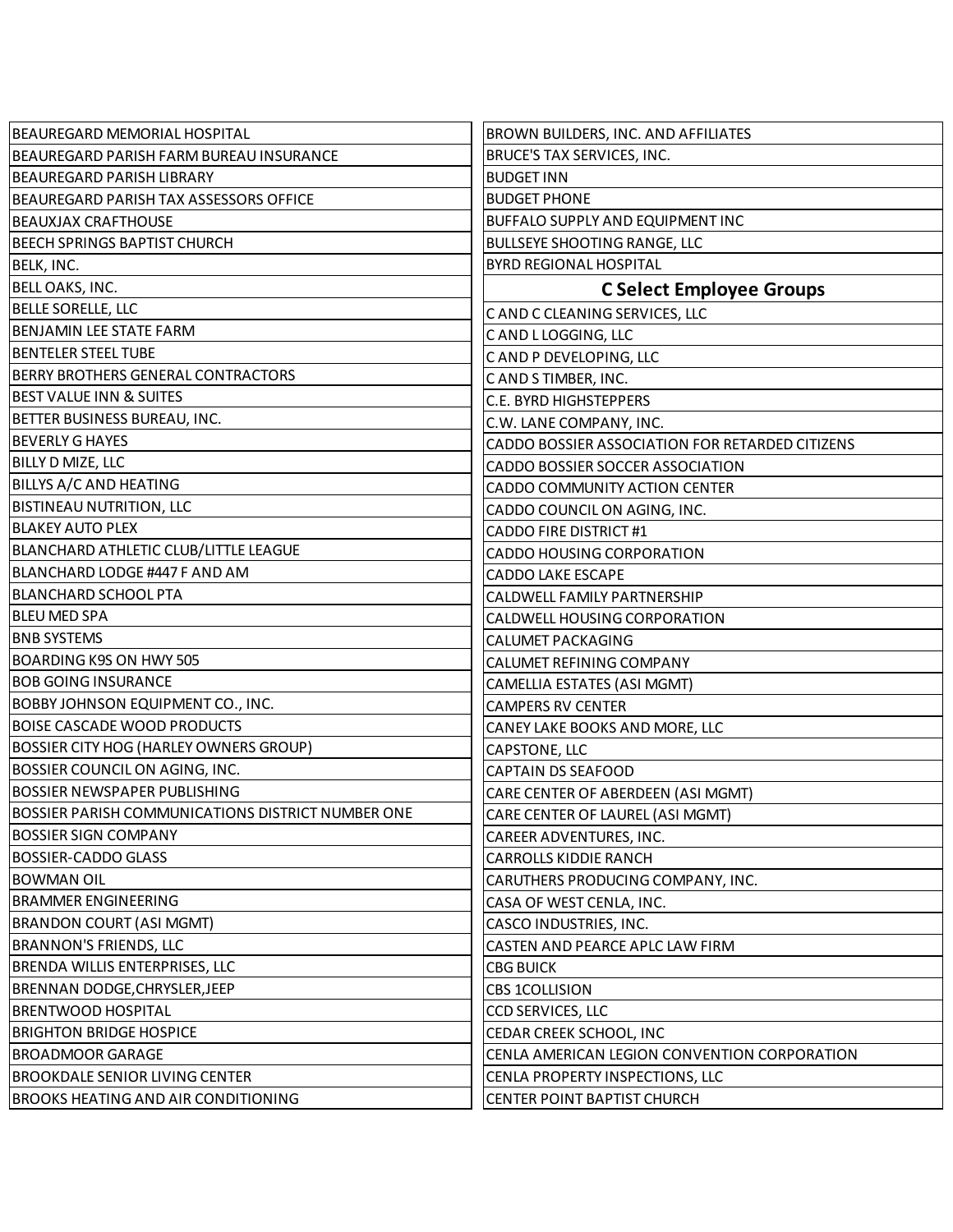| CENTRAL AIRE, HEATING, AND AC, INC.                | <b>CRAWFISH HOLE #2</b>                           |
|----------------------------------------------------|---------------------------------------------------|
| CENTRAL HERRIN STORAGE & TRANSFER COMPANY, INC.    | CRAWFISH TRAP BY HICKORY SMOKEHOUSE               |
| CENTRAL LOUISIANA POULTRY CLUB                     | CRS COMPLETE REPAIR SERVICE                       |
| CENTRAL LOUISIANA VETERANS CEMETERY VOLUNTEER ASSO | CTK, CONSULTING                                   |
| CENTRAL TEXAS COLLEGE                              | <b>CUB SCOUT PACK 72</b>                          |
| CENTURIES & HILL CREST FUNERAL - HAUGHTON          | CUBIC CONTRACTOR (TECH REPS ASSIGNED TO MILITARY) |
| CENTURIES & HILL CREST FUNERAL - SHREVEPORT        | <b>CUMULUS</b>                                    |
| <b>CHAMPION HOME BUILDERS</b>                      | <b>CURTIS GROCERY</b>                             |
| CHARJER, INC.                                      | CUSTOM A/C AND HEATING, LLC                       |
| CHATEAU DVILLE REHAB AND RETIRE, LLC (PRIORITY)    | <b>CYPRESS BAYOU CASINO - SIA</b>                 |
| CHATEAU MOTOR HOTEL OF SHREVEPORT                  | CYPRESS ROSE BOUTIQUE, LLC                        |
| CHATEAU ST. JAMES REHAB AND RETIRE (PRIORITY M)    | <b>D Select Employee Groups</b>                   |
| CHATEAU TERREBONNE HEALTHCARE CTR (PRIORITY MGMT)  | D.E. RECINOS CONSTRUCTION COMPANY, LLC            |
| CHIROPRACTIC HEALTH CENTER                         | DAIRY QUEEN (NORTH DERIDDER RESTAURANTS)          |
| <b>CHRIST CHURCH OF OAKDALE</b>                    | DAVID J KLANN, ATTY AT LAW                        |
| <b>CHRIST PRAISE AND WORSHIP CENTER</b>            | DAYE, BOWIE AND BERESKO, ATTORNEYS AT LAW         |
| CHUCK SPEARS GOLF, LLP                             | <b>DAYS INN</b>                                   |
| <b>CIRCLE C FARM AND RANCH SUPPLY</b>              | DBM AND COMPANY                                   |
| CITY OF DERIDDER, LOUISIANA                        | DC CONTRACTORS                                    |
| <b>CITY OF LEESVILLE</b>                           | DEALERS TRUCK EQUIPMENT COMPANY, INC.             |
| <b>CITY OF OAKDALE</b>                             | DEANO HARDWOODS, LLC                              |
| <b>CLAIBORNE HEALTHCARE CENTER</b>                 | <b>DEANS SEPTIC SYSTEMS</b>                       |
| CLARKSDALE NURSING CENTER (ASI MGMT)               | DEEP WOODS CONSULTING, LLC                        |
| <b>CLINE ELECTRIC</b>                              | DELTA CONTROLS CORPORATION                        |
| COCA COLA BOTTLING CO. OF SHREVEPORT               | DENTAL PLUS, LLC                                  |
| <b>COCHRAN CONSTRUCTION COMPANY</b>                | DERIDDER DOG TRAINING STUDIO                      |
| COMET INDUSTRIES, INC.                             | <b>DERIDDER HOUSING AUTHORITY</b>                 |
| <b>COMFORT INN</b>                                 | DERIDDER JUNIOR WOMENS CLUB                       |
| COMMERCIAL CONSTRUCTION & DEVELOPMENT              | <b>DERIDDER PETS</b>                              |
| COMPANY A, RECRUITING AND RETENTION BATTALION      | DERIDDER RETIREMENT AND REHABILITATION CENTER     |
| COMPANY E 3RD BATTAL. 156TH IN.                    | <b>DIALYSIS CLINIC</b>                            |
| COMPLETE OFFICE SOLUTIONS                          | DIALYSIS CLINIC INC. EAST                         |
| CONTINENTAL STRUCTURAL PLASTICS                    | <b>DIAMOND G HORSES</b>                           |
| COOK, YANCEY, KING AND GALLOWAY                    | DIAMOND JACKS CASINO                              |
| <b>COOLEYS ONE STOP</b>                            | DIAMOND M ENTERPRISES OF WINNFIELD                |
| COPIAH LIVING CENTER (ASI MGMT)                    | DIRECT MAIL MARKETING, INC.                       |
| CORNELL PLUMBING SUPER ROOTER, INC.                | DISTRICT ATTORNEYS OFFICE BEAUREGARD PARISH       |
| <b>CORNERSTONE BAPTIST CHURCH</b>                  | DOCKENS SURVEYING, INC.                           |
| COTTON VALLEY HIGH SCHOOL ALUMNI ASSOCIATION       | DOCTORS HOSPITAL AT DEER CREEK                    |
| COTTONPORT POLICE DEPARTMENT                       | DODSON ENTERPRISES, INC.                          |
| COUNCIL ON ALCOHOLISM & DRUG ABUSE OF NWLA         | DONCOO ENTERPRISES WORLDWIDE                      |
| <b>COUNTRY COMPUTERS</b>                           | <b>DONS GLASS CENTER</b>                          |
| COUNTRYSIDE CHRISTIAN CHURCH                       | DOUBLE A LAND SERVICES                            |
| COURTESY AUTOMOTIVE TEAM                           | DOWNTOWN POWERSPORTS                              |
| CRAIGS POWER SPORTS/LOUISIANA POWER SPORTS         | DREAMS AND DISCOVERIES CHILD CARE CENTER          |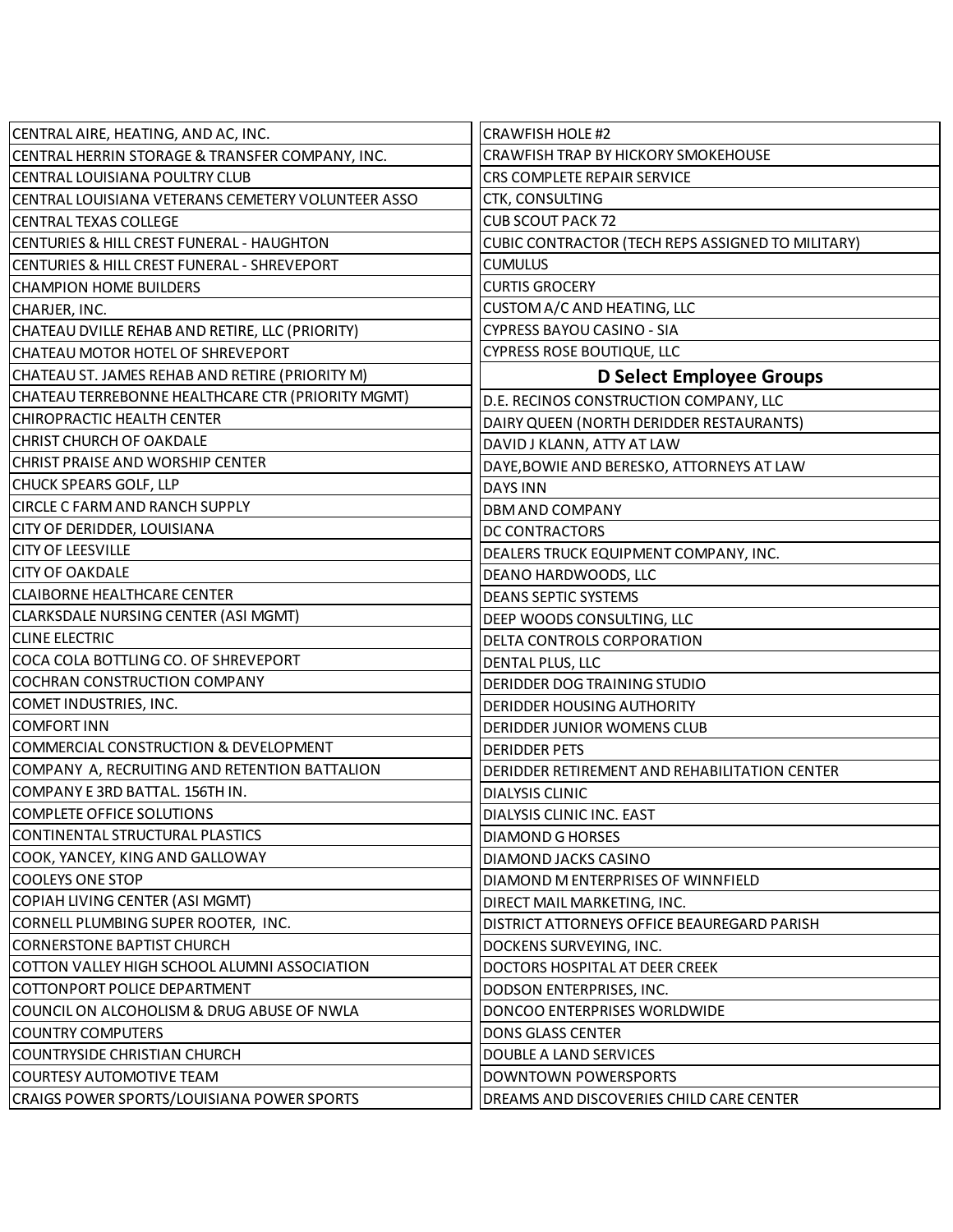| <b>DRIFTAWAY FLOAT CENTER</b>                      | FIRST BAPTIST CHURCH OF NEW LLANO                 |
|----------------------------------------------------|---------------------------------------------------|
| <b>DUGDEMONA TRUCKING</b>                          | FIRST UNITED METHODIST CHURCH OF COTTON VALLEY    |
| <b>DYKES OIL COMPANY</b>                           | FIRST UNITED PENTECOSTAL CHURCH                   |
| <b>E Select Employee Groups</b>                    | FIRST UNITED PENTECOSTAL CHURCH- CV               |
| E AND L DEVELOPMENT, INC.                          | FIT2BUILD FITNESS, LLC                            |
| E. HUMPHREY MOTORS, INC.                           | FLANNERY OAKS GUEST HOUSE (ASI MGMT)              |
| EAGLE DISTRIBUTING OF SHREVEPORT, INC.             | FLYNN A. TAYLOR, M.D. P.C                         |
| <b>EAST LEESVILLE BAPTIST CHURCH</b>               | FOREST HAVEN, INC.                                |
| ECHOLEISURE.COM                                    | FOREST MANOR NURSING AND REHAB CTR (ASI MGMT)     |
| <b>EDMONDS FUNERAL HOMES</b>                       | <b>FOUNTAIN OF YOUTH</b>                          |
| <b>EL CHICO-BERT KOUNS</b>                         | <b>FRANKLIN FOUNDATION HOSPITAL</b>               |
| ELITE PARTY DESIGN, LLC                            | <b>FRANKLIN NURSING CENTER</b>                    |
| ELON OIL COMPANY                                   | FREEDOM CRUSHING AND RECYCLING                    |
| <b>EMANUS ENTREPRISES, LLC</b>                     | FRENCH QUARTER SALON AND SPA, LLC                 |
| <b>ENERGY SPECIALTY PRODUCTS INC.</b>              | <b>FRESENIUS MEDICAL CARE</b>                     |
| <b>ENTERPRISE COMPUTING SERVICES, LLC</b>          | FRIENDS OF DERIDDER ARMY AIR BASE                 |
| <b>ERA SARVER REAL ESTATE</b>                      | <b>FRYMASTER CORPORATION</b>                      |
| <b>EVERGREEN LIFE SERVICES</b>                     | <b>FUDDRUCKERS</b>                                |
| <b>EVERGREEN LIFE SERVICES</b>                     | FULL GOSPEL CHURCH                                |
| EVERGREEN LIFE SERVICES - MANDEVILLE               | <b>FULL GOSPEL TEMPLE</b>                         |
| EVERGREEN LIFE SERVICES-LAKE CHARLES               | <b>G Select Employee Groups</b>                   |
| EVERGREEN LIFE SERVICES-LONGVIEW                   | G AND C TOWING AND RECOVERY, LLC                  |
| <b>EVERGREEN LIFE SERVICES-MINDEN</b>              | <b>GAND JLEASING, LLC</b>                         |
| EVERGREEN LIFE SERVICES-OKLAHOMA                   | <b>GAMBLE GUEST CARE -- SPRING LAKE</b>           |
| EVERGREEN LIFE SERVICES-PINEVILLE                  | <b>GAMBLE GUEST CARE CORPORATION</b>              |
| EVERGREEN LIFE SERVICES-SHED RD.                   | <b>GATEWAY TIRE AND SERVICE CENTER</b>            |
| EVERGREEN LIFE SERVICES-TEXARKANA                  | <b>GATOR CERAMICS</b>                             |
| <b>EXCO PARTNERS OPERATING PARTNERSHIP, LP</b>     | <b>GE ENERGY</b>                                  |
| <b>EXTRA SPACE STORAGE</b>                         | GEHA INVESTMENTS, LLC                             |
| <b>EZ STREET DELIVERY, LLC</b>                     | <b>GEICO DIRECT</b>                               |
| <b>F Select Employee Groups</b>                    | <b>GENE KOURY AUTO SALES</b>                      |
| <b>FAIRMONT APARTMENTS</b>                         | <b>GENERAL DYNAMICS INFORMATION TECHNOLOGY</b>    |
| FAIRS DIESEL SERVICE, INC.                         | GENESIS REAL ESTATE HOLDINGS, LLC                 |
| <b>FAITH TABERNACLE</b>                            | GILLESPIE COATINGS, INC.                          |
| <b>FAMILY PHARMACY</b>                             | GIRL SCOUTS OF LOUISIANA PINES TO THE GULF        |
| FARMERVILLE NURSING AND REHABILITATION CENTER, LLC | GIRL SCOUTS PELICAN COUNCIL, INC.                 |
| FAST FIX, INC.                                     | GLOBAL X-RAY AND TESTING CORP.                    |
| <b>FAUSTOS FIESTA CAFE</b>                         | GOEX, INC.                                        |
| FENNER CONSULTING, LLC                             | <b>GOLDMAN EQUIPMENT</b>                          |
| FERTITTA INSURANCE AGENCY, INC.                    | GOODWILL INDUSTRIES REHAB CENTER, INC. (NORTH LA) |
| FIRE DISTRICT #7                                   | GOODWILL INDUSTRIES, 70TH STREET                  |
| FIRST ASSEMBLY OF GOD JONESBORO                    | GOODWILL INDUSTRIES, ALEXANDRIA                   |
| FIRST BAPTIST CHURCH OF BLANCHARD                  | GOODWILL INDUSTRIES, SHREVECITY                   |
| FIRST BAPTIST CHURCH OF CHATHAM                    | GOODWILL INDUSTRIES, UNIQUE SHOP, KINGS HWY.      |
| FIRST BAPTIST CHURCH OF COTTON VALLEY              | <b>GORDON GRID INC.</b>                           |
|                                                    |                                                   |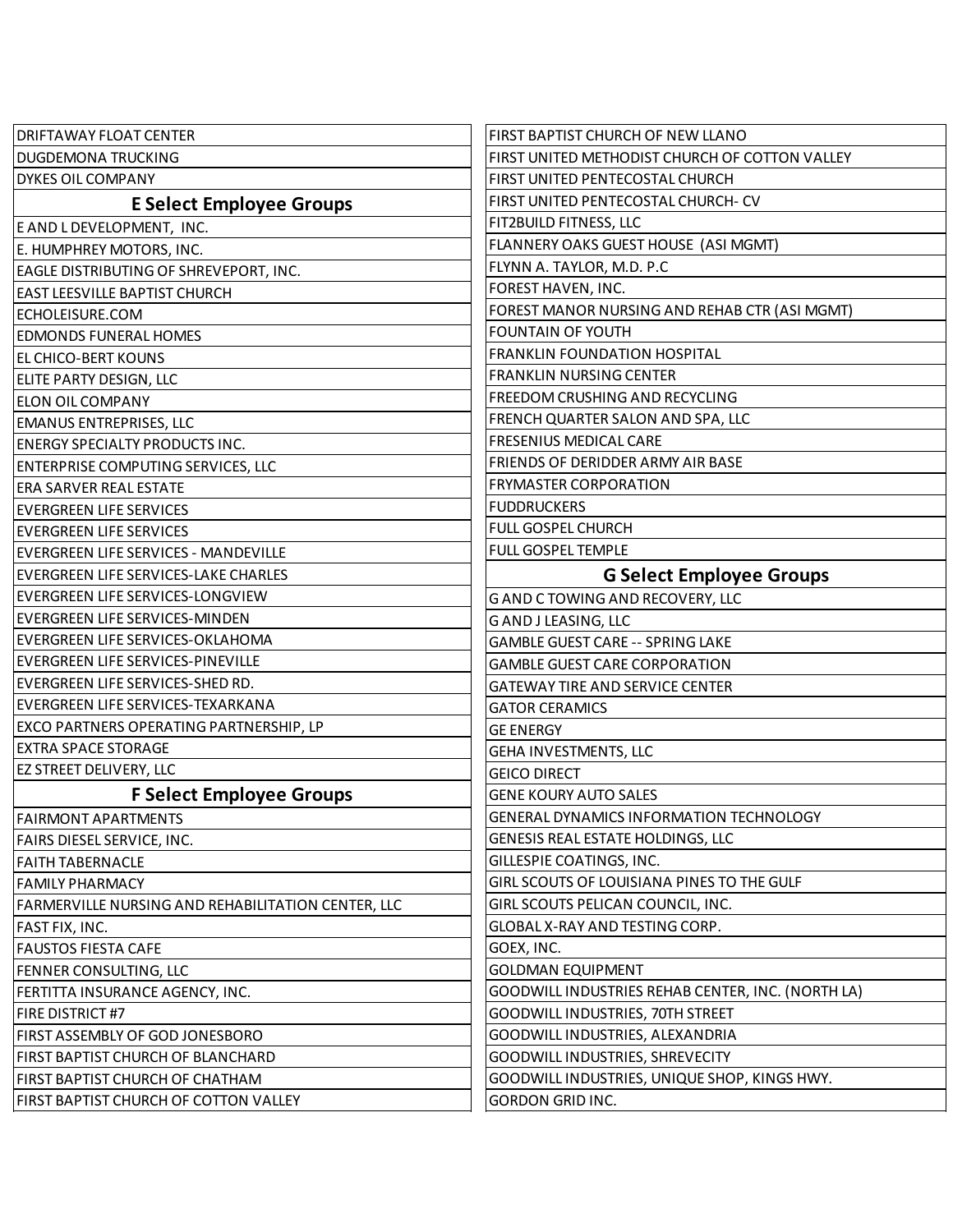| <b>GRAND COVE RETIREMENT CENTER (ASI MGMT)</b> | HERNDON MAGNET SCHOOL PTA                          |
|------------------------------------------------|----------------------------------------------------|
| <b>GREATER FORT POLK AREA REALTORS</b>         | <b>HICKORY SMOKEHOUSE</b>                          |
| <b>GREEN ACRES PLAZA</b>                       | HIGHLAND HOME (ASI MGMT)                           |
| GREEN CHEVROLET, INC.                          | HIGHWAY CHAPEL CHURCH OF GOD                       |
| GREG MARTIN LOGGING INC                        | HILLCREST NURSING CENTER (ASI MGMT)                |
| GRENADA LIVING CENTER (ASI MGMT)               | HILTON SHREVEPORT (HRI LODGING)                    |
| <b>GREYHOUND LINES EAST</b>                    | HINTON CONSTRUCTION CO., INC.                      |
| GRIFFITH AND TURANSKY                          | HIXSON AUTOPLEX OF LEESVILLE                       |
| <b>GRIMMETT DRIVE APARTMENTS</b>               | <b>HIXSON FUNERAL HOME</b>                         |
| GUARDIAN ALARM SYSTEMS                         | <b>HODGE BAPTIST CHURCH</b>                        |
| GUARDIAN HOSPICE CARE, LLC (ASI MGMT)          | <b>HODGES GARDENS</b>                              |
| <b>GUILLOTS FEED AND FARM SUPPLY</b>           | HOLIDAY INN EXPRESS-LEESVILLE                      |
| GULFPORT CARE CENTER (ASI MGMT)                | HOL-MONT SALES AND RENTALS                         |
| GURU P. GHANTA, MD., F.A.C.S.                  | HOME CHOICE- RENTWAY 70TH ST                       |
| <b>GYPSY TREASURE BOUTIQUE</b>                 | HOME FRONT LAWN SERVICE                            |
| <b>H</b> Select Employee Groups                | HOME HEALTH CARE 2000                              |
| H AND L WEST CONSULTANT SERVICES, LLC          | HOMELAND SAFETY SYSTEMS, INC                       |
| H AND R BLOCK                                  | HOPE SPRINGS UNITED PENTECOSTAL CHURCH             |
| H.O. BLACKWOOD III, D.D.S.                     | HORNBECK ATHLETIC BOOSTER CLUB                     |
| HAMPTON INN AND SUITES ALEXANDRIA              | HORNBECK HIGH SCHOOL FUTURE BUS LEADERS OF AMERICA |
| HAMPTON INN LEESVILLE(LAXMI OF NEW LLANO, LLC) | <b>HORNBECK PROPERTIES, LLC</b>                    |
| HAMPTON PROPERTIES OF MOSS BLUFF               | HOSPICE OF SHREVEPORT/BOSSIER                      |
| HARBOR HOSPICE                                 | HOUSING AUTHORITY OF THE CITY OF LEESVILLE         |
| HARPER BUICK PONTIAC GMC                       | HUDSON GLASS OF DERIDDER                           |
| HARRAHS LOUISIANA DOWNS                        | HUMPHREYS COUNTY NURSING CENTER (ASI MGMT)         |
| HARRISON COMPANY, INC.                         | <b>I Select Employee Groups</b>                    |
| <b>HAUGHTON BAPTIST CHURCH</b>                 | I-20 MIGI STORAGE                                  |
| <b>HAYDELS GAME CALLS</b>                      | ICE HOUSE DISTRIBUTING CO., LLC                    |
| HAYSTACK APARTMENTS                            | <b>IESI</b>                                        |
| <b>HEALTH CARE PHARMACY</b>                    | <b>IMPACT SPORTS</b>                               |
| <b>HEALTHMAX BILLING SERVICE</b>               | INDIGO SALON AND DAY SPA                           |
| HEARD, MCELROY AND VESTAL CPAS                 | INSURANCE AND ACTUARIAL CONSULTANTS, LLC           |
| <b>HEAVY D SERVICES</b>                        | INSURANCE MANAGEMENT ADMINISTRATORS, INC.          |
| <b>HENRY TIRE AND WHEEL</b>                    | INTEGRATED HEALTH SYSTEMS OF MINDEN                |
| HERITAGE HOUSE OF VICKSBURG (ASI MGMT)         | INTEGRITY CLEANING SERVICE                         |
| HERITAGE MANOR OF BATON ROUGE II (ASI MGMT)    | ISRAELITE MISSIONARY BAPTIST CHURCH                |
| HERITAGE MANOR OF HOUMA (ASI MGMT)             | IVAN SMITH FURNITURE ALEXANDRIA                    |
| HERITAGE MANOR OF MANDEVILLE (ASI MGMT)        | IVAN SMITH FURNITURE ALEXANDRIA (ASHLEYS STORE)    |
| HERITAGE MANOR OF OPELOUSAS (ASI MGMT)         | <b>IVAN SMITH FURNITURE ALL</b>                    |
| HERITAGE MANOR OF SLIDELL (ASI MGMT)           | <b>IVAN SMITH FURNITURE ATHENS</b>                 |
| HERITAGE MANOR OF STRATMORE (ASI MGMT)         | IVAN SMITH FURNITURE ATLANTA                       |
| HERITAGE MANOR OF VILLE PLATTE (ASI MGMT)      | IVAN SMITH FURNITURE BASTROP                       |
| HERITAGE MANOR SOUTH (ASI MGMT)                | IVAN SMITH FURNITURE BOSSIER CITY                  |
| HERITAGE MANOR WEST (ASI MGMT)                 | IVAN SMITH FURNITURE BOSSIER CITY (ASHLEYS STORE)  |
|                                                |                                                    |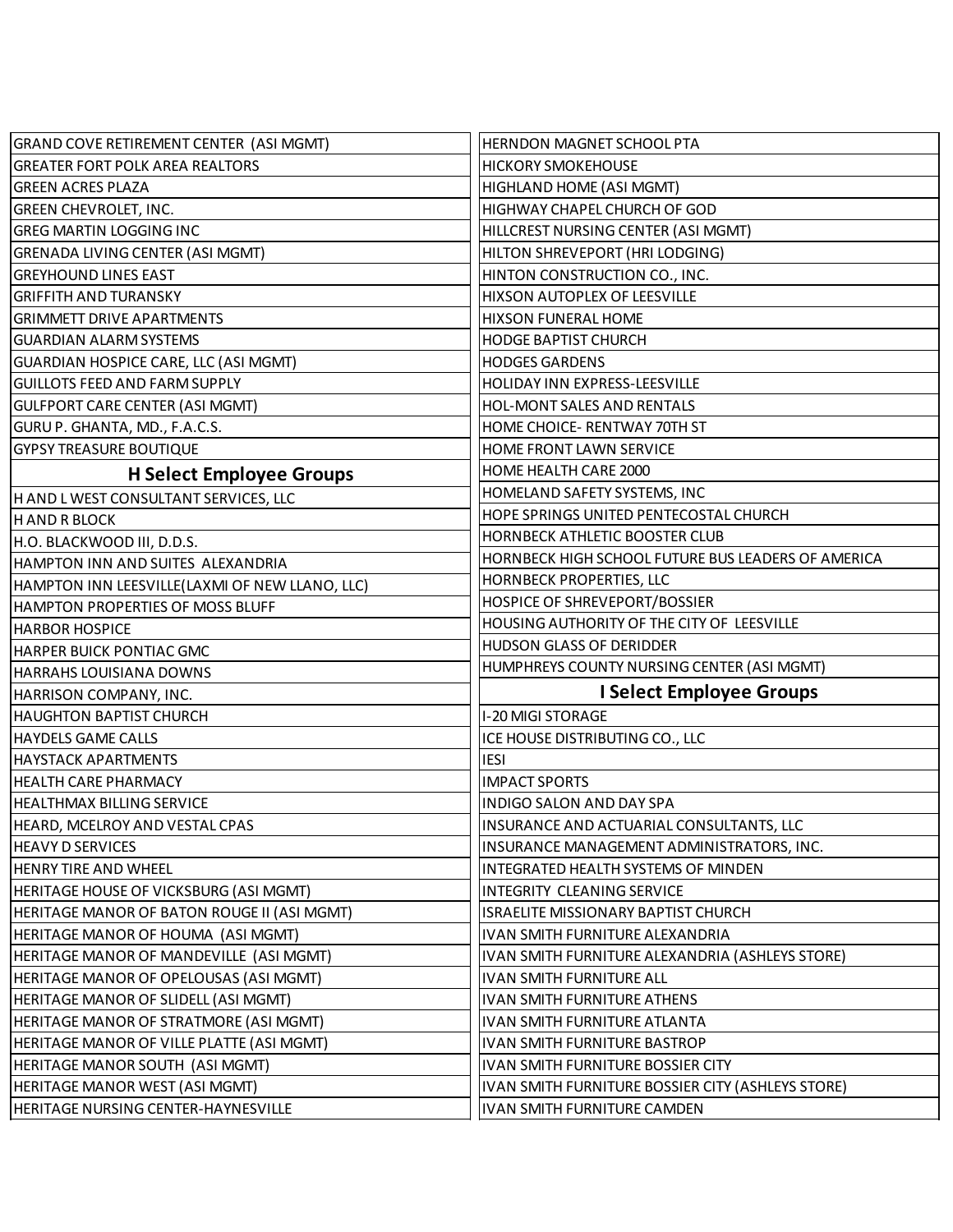| IVAN SMITH FURNITURE CENTER                       | J AND J EXTERMINATING, DERIDDER        |
|---------------------------------------------------|----------------------------------------|
| IVAN SMITH FURNITURE CORPORATE                    | J AND J EXTERMINATING, LAFAYETTE       |
| IVAN SMITH FURNITURE CROSSETT                     | J AND J EXTERMINATING, LAKE CHARLES    |
| IVAN SMITH FURNITURE DERIDDER                     | J AND J FOOD MART (VENTURE ENTERPRISE) |
| IVAN SMITH FURNITURE EL DORADO                    | JACKSON PARISH BOWHUNTERS CLUB, INC.   |
| IVAN SMITH FURNITURE EL DORADO (ASHLEYS STORE)    | JACKSON PARISH CLERK OF COURT          |
| IVAN SMITH FURNITURE EMORY                        | JACKSON PARISH COUNCIL ON AGING        |
| IVAN SMITH FURNITURE EMORY WAREHOUSE              | JACKSON PARISH HOSPITAL                |
| IVAN SMITH FURNITURE GREENVILLE                   | JACKSON PARISH POLICE JURY             |
| IVAN SMITH FURNITURE GUN BARREL CITY              | <b>JACKSON PARISH SALES TAX</b>        |
| IVAN SMITH FURNITURE HOPE                         | JACKSON PARISH SHERIFF DEPART.         |
| IVAN SMITH FURNITURE IVANS OUTLET                 | <b>JACKSON PARISH TAX ASSESSORS</b>    |
| IVAN SMITH FURNITURE JEWELLA                      | <b>JACKSON PARISH TEACHERS</b>         |
| IVAN SMITH FURNITURE JONESBORO                    | JANIKING - JACLYN SCOTT, LLC           |
| IVAN SMITH FURNITURE LONGVIEW                     | JAY MALLARD FORD LINCOLN/MERCURY       |
| IVAN SMITH FURNITURE LUFKIN                       | <b>JDR TAX PROFESSIONALS</b>           |
| IVAN SMITH FURNITURE MAGNOLIA                     | JEAN SIMPSON PERSONNEL SERVICES, INC.  |
| IVAN SMITH FURNITURE MANSFIELD                    | JET JR INC                             |
| IVAN SMITH FURNITURE MARSHALL                     | JHE OUTDOORS, LLC                      |
| <b>IVAN SMITH FURNITURE MINDEN</b>                | JIM SLATER & ASSOCIATES INC.           |
| IVAN SMITH FURNITURE MONROE (ASHLEYS STORE)       | <b>JJS FAST STOP</b>                   |
| IVAN SMITH FURNITURE NACOGDOCHES                  | JOEL BUSBY CONSULTING INC              |
| IVAN SMITH FURNITURE NASHVILLE                    | JOHN HARVEY TOYOTA                     |
| IVAN SMITH FURNITURE NATCHITOCHES                 | JOHN J. GUTH AND ASSOCIATES            |
| IVAN SMITH FURNITURE PALESTINE                    | JOHNSON CUSTOM DESIGNS                 |
| <b>IVAN SMITH FURNITURE PARIS</b>                 | JOHNSON TEMPLE COGIC, INC              |
| IVAN SMITH FURNITURE PECANLAND                    | <b>JOHNSONS FURNITURE</b>              |
| IVAN SMITH FURNITURE PINES RD                     | JONES BROTHERS COMPANY, INC            |
| IVAN SMITH FURNITURE RAYVILLE                     | JONESBORO ANIMAL CLINIC                |
| IVAN SMITH FURNITURE RUSTON                       | JONESBORO ARMY NATIONAL GUARD          |
| IVAN SMITH FURNITURE SPRINGHILL                   | JONESBORO GLASS AND MIRROR             |
| IVAN SMITH FURNITURE SULPHUR SPRINGS              | JPJ INVESTMENTS                        |
| IVAN SMITH FURNITURE TEXARKANA                    | JUMP FOR JOY INFLATABLES LA            |
| IVAN SMITH FURNITURE TWIN GATE                    | <b>K Select Employee Groups</b>        |
| IVAN SMITH FURNITURE TYLER                        | K AND I TIRES                          |
| IVAN SMITH FURNITURE W70TH                        | <b>K AND R FURNITURE</b>               |
| IVAN SMITH FURNITURE WINNFIELD                    | KALNASY HEATING & A/C                  |
| IVAN SMITH FURNITURE WINNSBORO                    | KANSAS CITY SOUTHERN RAILWAY SYSTEM    |
| IVAN SMITH FURNITURE YOUREE DRIVE (ASHLEYS STORE) | KAYS DESIGN AND GIFTS                  |
| J Select Employee Groups                          | <b>KBCL RADIO AM</b>                   |
| J & J EXTERMINATING CO., INC.                     | <b>KC LADIES AUXILIARY</b>             |
| J AND J EXTERMINATING - NATCHITOCHES              | <b>KIDDIE OASIS</b>                    |
| J AND J EXTERMINATING NEW ORLEANS                 | KILGORE INDEPENDENT SCHOOL DISTRICT    |
| J AND J EXTERMINATING, ALEXANDRIA                 | KIMS KITCHEN, LLC                      |
| J AND J EXTERMINATING, CROWLEY                    | KINGS HIGHWAY CHRISTIAN CHURCH         |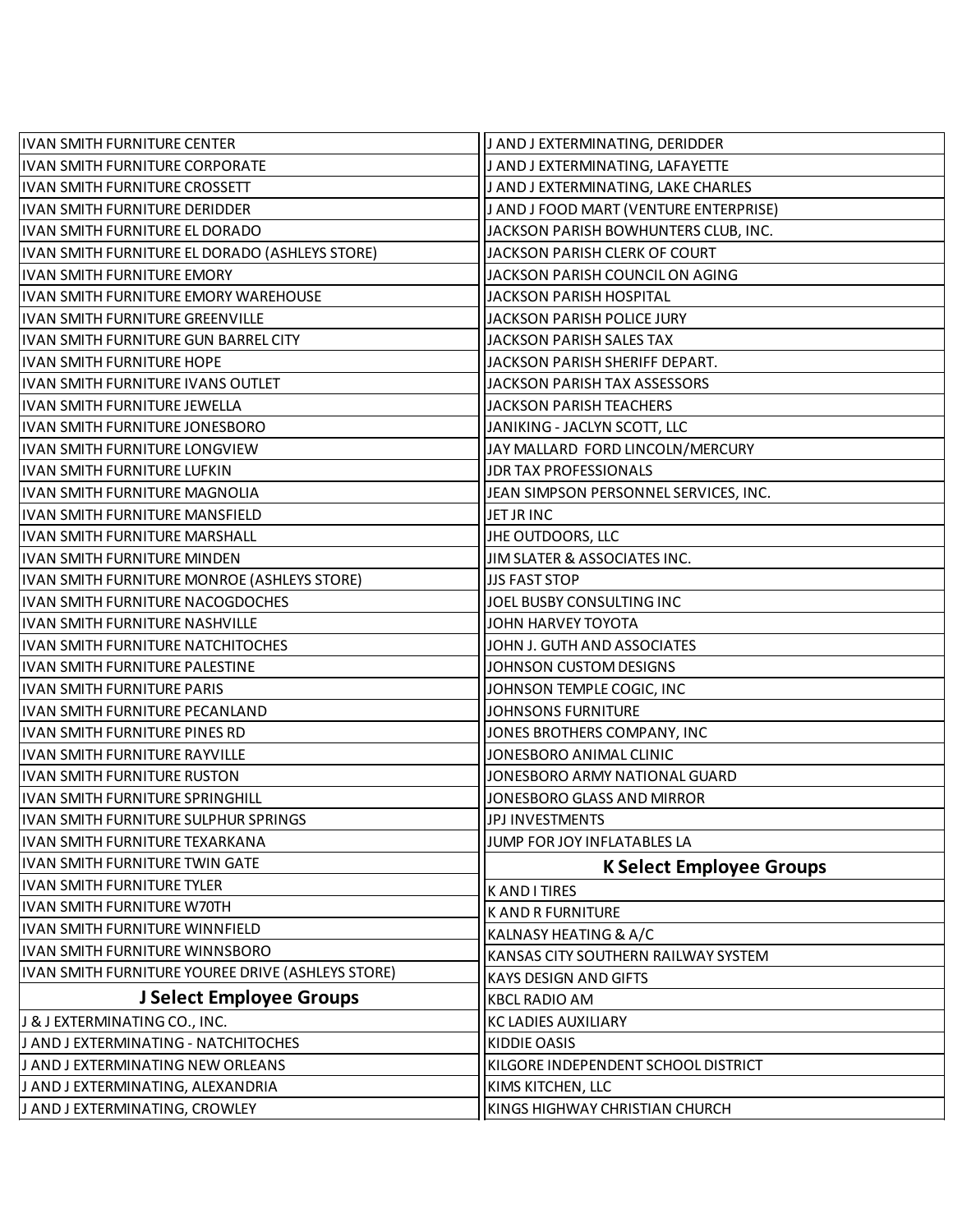| KINGS TELEMESSAGING SERVICES                       | LEXINGTON PLACE APARTMENTS                         |
|----------------------------------------------------|----------------------------------------------------|
| KINGSLEY PLACE AT SHREVEPORT                       | LIBERTY BAPTIST ACADEMY                            |
| KISHA ALTHEIMER ENTERPRISES                        | LIFE @ HOME                                        |
| KITE BROS., LLC                                    | LIFE SOURCE HOME HEALTH BATON ROUGE (ASI MGMT)     |
| KNIGHTS OF COLUMBUS #4873                          | LIFE SOURCE HOME HEALTH HAMMOND (ASI MGMT)         |
| <b>KSLATV</b>                                      | LIFE SOURCE SERVICES - HOSPICE HM OFF (ASI MGMT)   |
| L Select Employee Groups                           | LIFE SOURCE SERVICES, LLC (ASI MGMT)               |
| L & L ELECTRIC                                     | LIFE SOURCE SERVICES OF BATON ROUGE (ASI MGMT)     |
| LA ARMY NATIONAL GUARD-DERIDDER                    | LIFECARE HOSPITALS, INC.                           |
| LA ARMY NATIONAL GUARD-LEESVILLE                   | LIFECARE SPECIALTY HOSPITAL                        |
| LA ASSOCIATION OF BUSINESS EDUCATORS, INC          | LIFEPATH HOSPICE CARE SERVICES (ASI MGMT)          |
| LA BURGLAR AND FIRE ALARM ASSN.                    | LIFESHARE BLOOD CENTER - ALEX                      |
| LA. ST. ASSN. OF BARBERS, COSMETOLOGIST AND ALLIED | LIFESHARE BLOOD CTR SHREVEPORT                     |
| LABBY MEMORIAL ENTERPRISES, LLC                    | LIFESHARE BLOOD CTR. - MONROE                      |
| LADANCO, LLC                                       | LIFESHARE BLOOD CTR. BEAUMONT                      |
| LAGNIAPPE PORTA JOHNS, LLC                         | LIFESHARE BLOOD CTR/LAKE CHARL                     |
| LAKESHORE HEATING & AIR CONDITIONING, INC.         | LINDA JOHN HAIRSTYLING                             |
| LAMB & ASSOCIATES, INC.                            | LITTLETON GROUP/HUEY LITTLETON CLAIMS SVC., INC.   |
| <b>LANDERS DODGE</b>                               | LIVE OAK DENTAL                                    |
| LANDMARK NURSING CENTER OF HAMMOND (ASI MGMT)      | LOES PASTURE HUNTING CLUB                          |
| LANDMARK OF ACADIANA (ASI MGMT)                    | LOKSAFE DOOR HARDWARE AND SERVICES, INC.           |
| LANDMARK OF BATON ROUGE (ASI MGMT)                 | LONGHORN GUNS AND AMMO                             |
| LANDMARK OF COLLINS (ASI MGMT)                     | LONGVIEW INDEPENDENT SCHOOL DISTRICT               |
| LANDMARK OF DESOTO (ASI MGMT)                      | LOOMIS FARGO & CO.                                 |
| LANDMARK OF LAKE CHARLES (ASI MGMT)                | LORD CLINIC, INC.                                  |
| LANDMARK SOUTH (ASI MGMT)                          | LOUISIANA ASSOCIATION OF BUSINESS EDUCATORS        |
| LANDOWNERS ABSTRACT AND TITLE CORPORATION          | LOUISIANA HEAT PUMP ASSN.                          |
| LAPRESSCO PRINTING                                 | LOUISIANA LANES                                    |
| LAQUINTA INNS AND SUITES                           | LOUISIANA LEGENDS OF VERNON PARISH                 |
| LAURA A. EARNEST, DDS, APDC                        | LOUISIANA LIFT COMPANY                             |
| LAW OFFICES OF DARYL GOLD                          | LOUISIANA NARCOTICS OFFICERS ASSOCIATION           |
| LAWRENCE COUNTY NURSING CENTER (ASI MGMT)          | LOUISIANA SLOW ROLLERS                             |
| <b>LEBLANC EYE CENTER</b>                          | LOUISIANA TIMBER TECH, LLC                         |
| LEE MICHAELS FINE JEWELRY                          | LOWES HOME IMPROVEMENT WAREHOUSE 0428 MANSFIELD RD |
| LEESVILLE DRY CLEANERS                             | LOWES OF BOSSIER CITY                              |
| LEESVILLE KOREAN BAPTIST CHURCH                    | LOWES OF LEESVILLE                                 |
| <b>LEESVILLE LEADER</b>                            | LUCKY M. FARMS                                     |
| LEESVILLE LUMBER COMPANY                           | LUNN, IRION, SALLEY, CARLISLE, GARDNER             |
| LEESVILLE REHABILITATION HOSPITAL, LLC             | LYNN JAMES TRUCKING                                |
| LEGACY MANOR AND REHAB (ASI MGMT)                  | <b>M Select Employee Groups</b>                    |
| LEIGH CREATIVE, LLC                                | M AND M HANDY FOODS                                |
| LEO + LUNA BEAUTY STUDIO                           | M AND M STORAGE MALL, LLC                          |
| LEWIS FAMIY REMODELING                             | MAGNOLIA GARDENS OF GREENVILLE (ASI MGMT)          |
| LEWIS FURNITURE AND APPLIANCE - KEITHVILLE         | <b>MAGNOLIA PHARMACY</b>                           |
| LEXINGTON HOUSE (ASI MGMT)                         | <b>MAN OF VALOR</b>                                |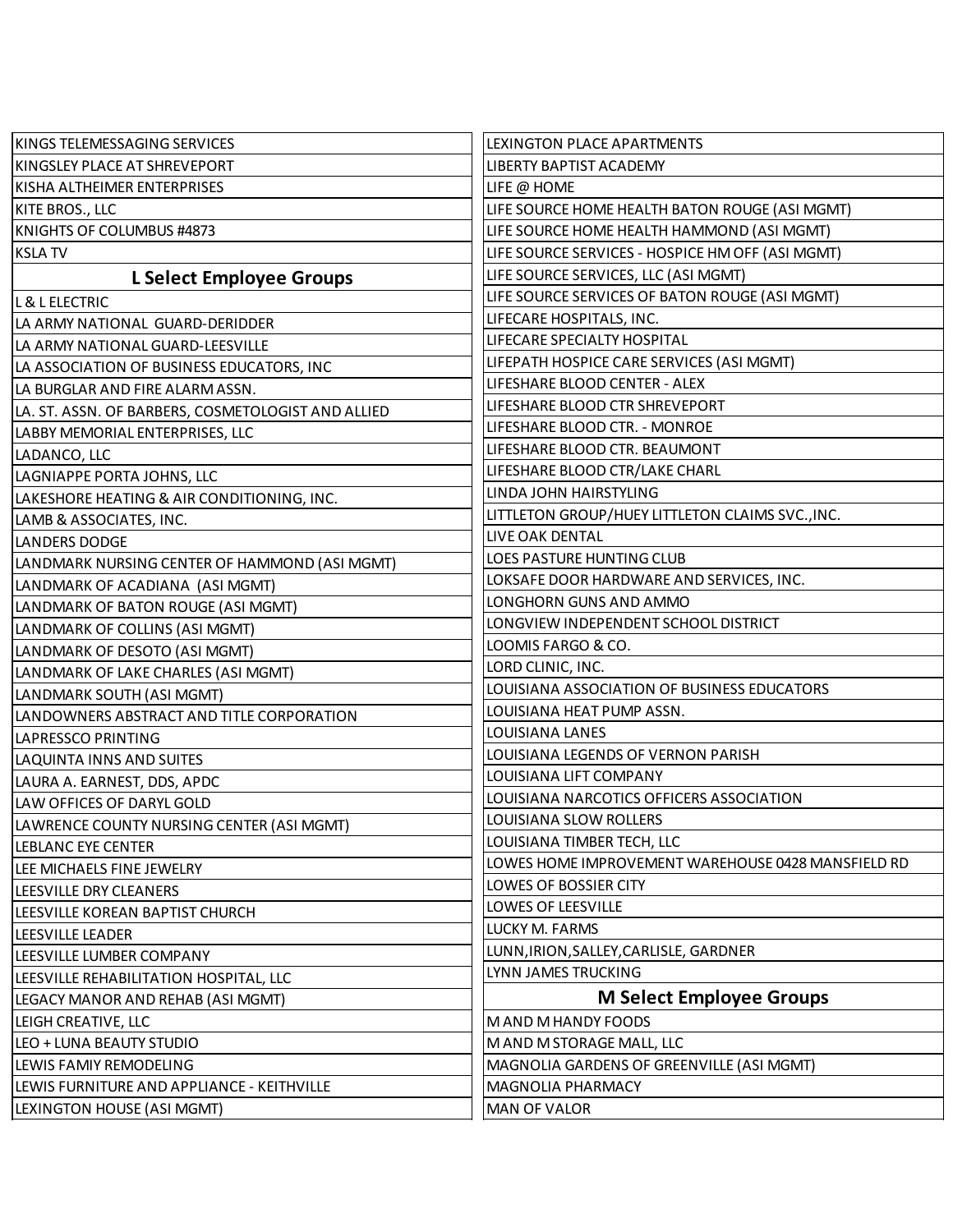| MANAGEMENT SEVEN, LLC                             | <b>MOTION CYCLE SPORTS</b>                   |
|---------------------------------------------------|----------------------------------------------|
| MANPOWER TEMPORARY SERVICES (COLLIER INVESTMENTS) | MPC INTERNATIONAL PIZZA HUT OF JONESBORO     |
| <b>MARBLE SLAB CREAMERY</b>                       | MT CARMEL BAPTIST CHURCH                     |
| MARGARITAVILLE RESORT CASINO                      | MUDDY BULLIES, LLC                           |
| <b>MARKET BASKET LEESVILLE</b>                    | MURPHY BONDED WAREHOUSE, INC.                |
| MARLER FORD                                       | MURPHY BROS. TRUCKING, LLC                   |
| MARTIN MCCLANAHAN LODGE NO. 384 F.A.M.            | MUSIC MOUNTAIN WATER COMPANY                 |
| MARY KAY, INC.                                    | <b>N Select Employee Groups</b>              |
| MASTER CRAFT CONSTRUCTION, LLC                    | NAMASTE MASSAGE AND BODYWORK                 |
| MATTHEWS MEMORIAL HEALTH CARE (ASI MGMT)          | NASH PAINT AND BODY SHOP                     |
| MAURICE L PRINCE JR APMC                          | NATIONAL VISION #6147                        |
| MAXIM TECHNOLOGIES, INC.                          | NATURAL ARTISTRY                             |
| MCCARYS JEWELERS, INC.                            | NEW GALILEE MISSIONARY BAPTIST CHURCH        |
| MCCLURE, BOMAR & ASSOCIATES                       | NEW LIFE CRISIS PREGNANCY CENTER             |
| MCDONALDS (CHRISMAN BENTON RD.)                   | NEW LLANO POST OFFICE                        |
| MCDONALDS (CHRISMAN EAST TEXAS)                   | NEW TERRITORY CHRISTIAN CRISIS CENTER        |
| MCDONALDS (CHRISMAN MCDONALDS)                    | NEW TESTAMENT APOSTOLIC HOLINESS CHURCH      |
| MCDONALDS (CHRISMAN VIKING DR.)                   | <b>NEW VERSION SALON</b>                     |
| MCDONALDS (GRIGGS ENTERPRISE, INC.)               | NICKEYS MEXICAN RESTAURANT                   |
| MCDONALDS HAMBURGERS (GRIGGS BARKSDALE BLVD.)     | NOLENS GARAGE, LLC                           |
| MCDONALDS MEMORIAL BAPTIST CHURCH                 | NON-APPROPRIATED FUNDS- (SHREVEPORT)         |
| MCELROY METAL SOUTHWEST DIVISION                  | NON-APPROPRIATED FUNDS-FT POLK               |
| MCGOLDRICK OIL COMPANY                            | NORRIS MEMORIAL COGIC MINISTRIES, INC        |
| MEDICO EVACUATION CENTER (ASI MGMT)               | NORTH GATE SQUARE APTS/MINI STORAGE          |
| MEDSOUTH                                          | NORTH HODGE CHURCH OF GOD                    |
| MEGAN MCCUAN ATTORNEY AT LAW                      | NORTH LA AUTO TITLE                          |
| MENTAL HEALTH SOLUTIONS                           | <b>NORTH LA CRIMINALISTICS</b>               |
| <b>METRO AVIATION</b>                             | <b>NORTH SHREVE BAPTIST CHURCH</b>           |
| METROPOLITAN CIRCLES, LLC                         | <b>NORTH SHREVEPORT DIALYSIS</b>             |
| MEYER, MEYER, LACROIX AND HIXSON OF ALEXANDRIA    | NORTHERN LOUISIANA MEDICAL CENTER            |
| MID JEFFERSON EXTENDED CARE HOSP (PRIORITY MGMT)  | <b>NORTHGATE ALTERATIONS</b>                 |
| MID SOUTH FIRE SOULTIONS, LLC                     | NORTHWEST LOUISIANA COUNCIL OF GOVERNMENTS   |
| MIDWAY CONSULTING, LLC                            | NORTHWOOD BAIT AND TACKLE (SPORTMNS DEPOT)   |
| <b>MILLBROOK APARTMENTS</b>                       | NORTHWOOD HIGH SCHOOL PTSA                   |
| MILLICAN'S POWER WASHING, LLC                     | NOTHING BUNDT CAKES - BOSSIER CITY           |
| MILLICENT CROSSING APARTMENTS                     | NW STATE UNIVERSITY CHILD AND FAMILY NETWORK |
| ML BATH COMPANY                                   | <b>O Select Employee Groups</b>              |
| MOFFITT VOLKSWAGEN, INC.                          | OAK BEAUTY AND TANNING                       |
| MONEY RAISERS CO.                                 | <b>OAK WORKS</b>                             |
| <b>MONEY STORE</b>                                | OAKDALE COMMUNITY HOSPITAL                   |
| MOORES MARINE, INC.                               | OAKDALE MOTORS, INC.                         |
| MOORINGSPORT ELEM SCHOOL PTO                      | OAKLIN SPRINGS BAPTIST CHURCH                |
| MOORINGSPORT LODGE #342                           | OCEANEERING INTERNATIONAL INC.               |
| MOREHEAD POOLS (MID SOUTH RECREATION)             | OFFICE DEPOT                                 |
| MORRIS TIRE SERVICE (D AND J TIRE)                | OFFICE FURNITURE OUTLET, INC.                |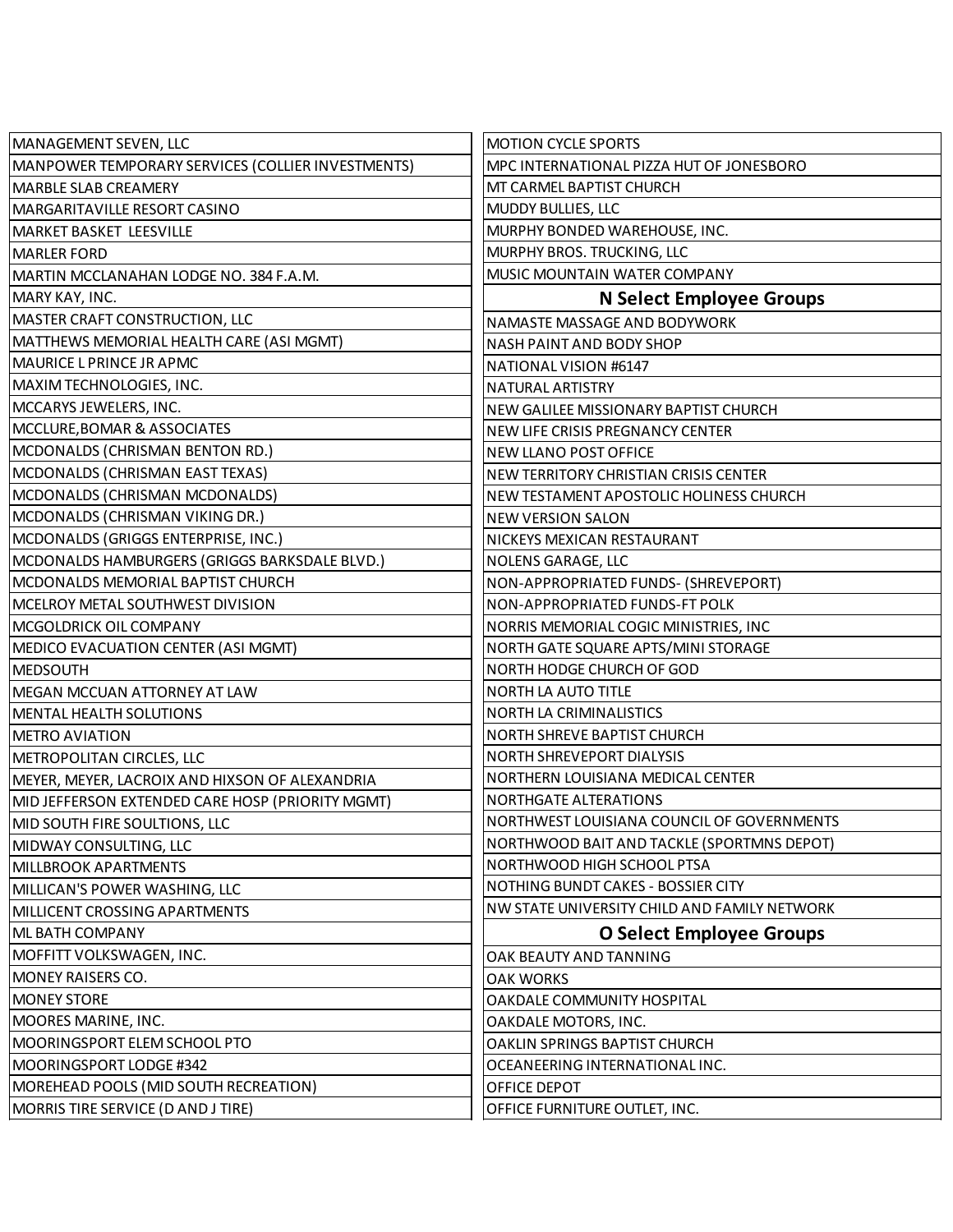| OFFICE OF THE DISTRICT ATTORNEY                       | PIZZA HUT- LEESVILLE                            |
|-------------------------------------------------------|-------------------------------------------------|
| OFFICE OF THE DISTRICT ATTORNEY OF VERNON PARISH      | PIZZA HUT SPRINGHILL                            |
| OIL SUPPLY COMPANY                                    | <b>PLATINUM FADES</b>                           |
| OLD LINCO                                             | PLEASANT GROVE MISSIONARY BAPTIST CHURCH        |
| OLD SEVEN BRIDGES, LLC                                | POKE SALAD ASSOCIATION                          |
| OPEN DOOR BIBLE CHURCH                                | POLLARD CONSTRUCTION COMPANY, LLC               |
| ORMOND NURSING AND CARE CENTER (ASI MGMT)             | POLLOCK PRISON (USP POLLOCK)                    |
| <b>ORR ACURA-BMW</b>                                  | PORTERS CLEANERS - CORPORATE                    |
| <b>ORR KIA</b>                                        | PORTERS CLEANERS - YOUREE DR.                   |
| <b>ORR NISSAN</b>                                     | PORTERS CLEANERS-AIRLINE DR.                    |
| ORTHOPEDIC CENTER OF LOUISIANA                        | PORTERS CLEANERS-BENTON RD.                     |
| P Select Employee Groups                              | PORTERS CLEANERS-LINE AVE.                      |
| <b>PAKS KARATE ACADEMY</b>                            | PORTERS CLEANERS-MANSFIELD RD.                  |
| PAPA JOHN'S PIZZA                                     | PORTERS CLEANERS-SOUTHFIELD                     |
| PARKER BROTHER ELECTRIC                               | <b>POWER TECH PROPELLERS</b>                    |
| <b>PARKVIEW CARE CENTER</b>                           | PRAIRIE MANOR NURSING HOME                      |
| PAT WILLIAMS CONSTRUCTION, INC.                       | PRATT INDUSTRIES                                |
| <b>PATRIOT OUTFITTERS, LLC</b>                        | PRECISION MECHANICAL SERVICES                   |
| PATTERSON CHRYSLER DODGE JEEP RAM                     | PRECISION PROPERTY MAINTANCE AND CARE, LLC      |
| <b>PB AND J LAND EFFECTS</b>                          | PREMIER STAFFING INC.                           |
| PEACEFUL ALTERNATIVE COUNSELING THERAPY               | PRINCETON PLACE                                 |
| PECAN VALLEY ESTATES, LLC                             | PRIORITY MANAGEMENT SERVICES, LLC               |
| PEDIATRIC DENTAL PARTNERS                             | PRO CAR WASH, LLC                               |
| PELICAN GAMING, INC.                                  | PRO27 ATHLETICS                                 |
| PEPPER TREE PARK SALON                                | PROFESSIONAL DENTURE CLINIC OF SHREVEPORT       |
| PERFECT PAWS DAYCARE, LLC                             | PROFESSIONAL LAWN MAINTENANCE                   |
| PERKINS AND ASSOCIATES, LLC.                          | PROFESSIONAL PUBLISHING & PRINTING, INC.        |
| PERRY COUNTY NURSING CENTER (ASI MGMT)                | PROMISE SPECIALTY HOSPITAL OF SHREVEPORT        |
| PERSONNEL MANAGEMENT, INC.                            | <b>Q Select Employee Group</b>                  |
| <b>PETE HARRIS CAFE</b>                               | Q BALL TRUCKING                                 |
| PETERS, WARD, BRIGHT AND HENNESSY                     | <b>QUALITY ELECTRICAL AND CONTROLS SERVICES</b> |
| PETTIETTE, ARMAND, DUNKELMAN,WOODLEY, BYRD & CROMWELL | <b>QUALITY WOOD FURNITURE</b>                   |
| PH CONCEPTS, LLC                                      | QUALSPEC, LLC                                   |
| PHARR BROS. INC.                                      | <b>QUERBES AND NELSON</b>                       |
| PHYSICAL THERAPY SERVICES OF WEST LOUISIANA, INC      | <b>QUEST DIAGNOSTICS</b>                        |
| PIER/LANDING OFFICE                                   | QUINTINS PAINT AND BODY SHOP                    |
| PIERREMONT OAKS TENNIS CLUB                           | <b>R Select Employee Group</b>                  |
| PILGRIM MANOR OF BOSSIER CITY NORTH                   | RAE ANESTHESIA, LLC                             |
| PINE BELT MULTI-PURPOSE COMMUNITY ACTION CTR.         | RAINTREE APARTMENTS                             |
| PINE PRAIRIE CORRECTIONAL CENTER                      | RALEY AND ASSOCIATES, INC                       |
| PINE TREE INDEPENDENT SCHOOL DISTRICT                 | <b>RAYTHEON</b>                                 |
| PINECREST HEALTHCARE CENTER                           | <b>RBI HOSPITALITY</b>                          |
| PINNACLE REALTY GROUP, LLC                            | RC HOME SERVICES                                |
| PIONEER AIR CONDITIONING, INC.                        | RE/MAX EXECUTIVE REALTY                         |
| PIXELFUSION, LLC                                      | <b>REBATH OF NW LA</b>                          |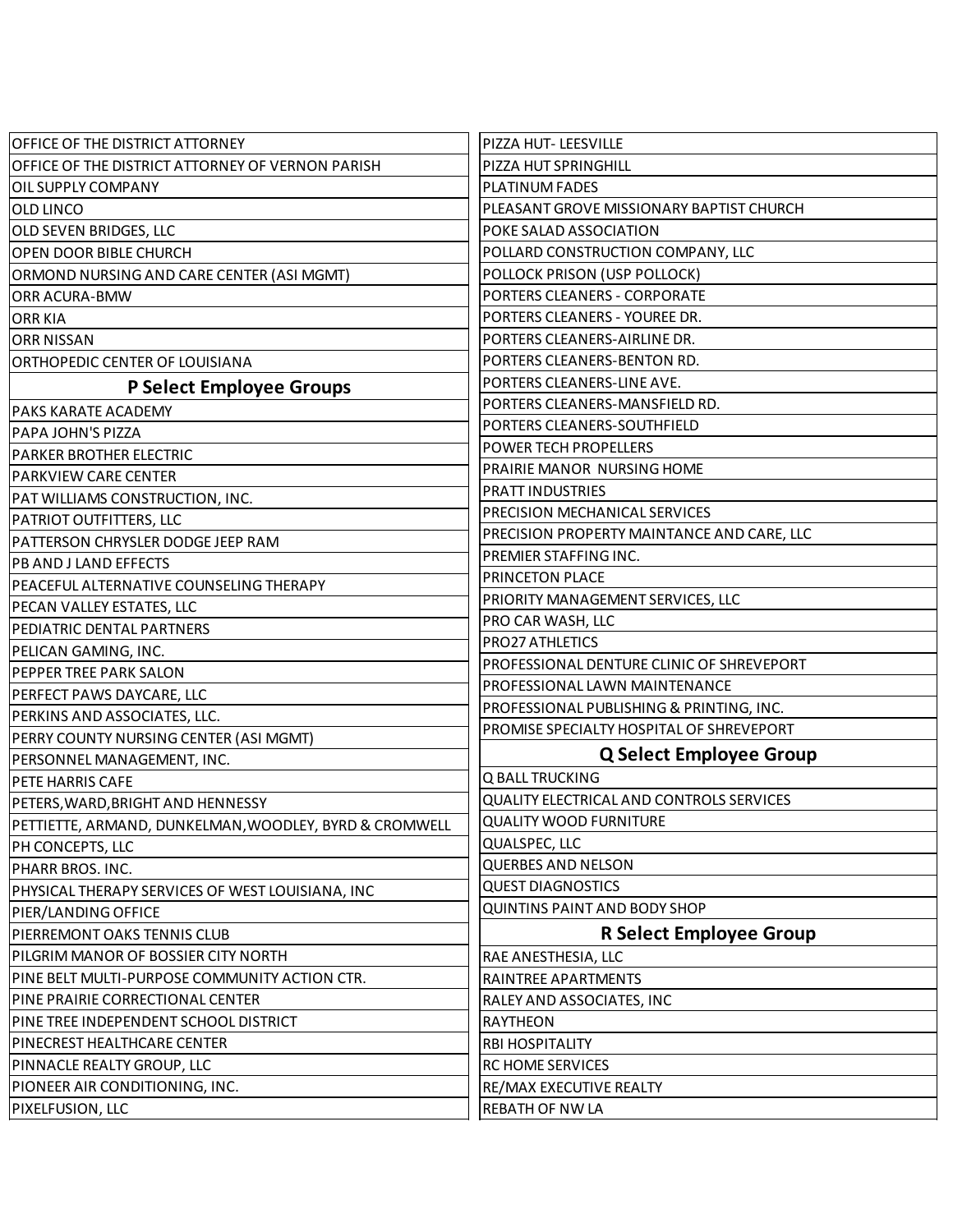| <b>RED HILL TRUCKING</b>                        | SALLEY PLUMBING CO.                           |
|-------------------------------------------------|-----------------------------------------------|
| <b>RED RIVER AIR CONDITIONING, INC.</b>         | SALON IVY, LLC                                |
| <b>RED RIVER SANITORS</b>                       | <b>SAMS CLUB</b>                              |
| <b>REDDY ICE</b>                                | <b>SAMS TOWN</b>                              |
| REDWOOD MOTOR INN                               | SANJEEVI C. TIVAKARAN, M.D.                   |
| REGAL PLASTIC SUPPLY COMPANY OF LOUISIANA, INC. | SARDIS COMMUNITY NURSING HOME (ASI MGMT)      |
| <b>RELAY STATION</b>                            | SCOTTISH RITE (JAMES O. BAMPFIELD CONSISTORY) |
| <b>RENTAL SERVICE CORPORATION</b>               | SEAL CRAFT MANUFACTURING                      |
| <b>RESIDENCE INN</b>                            | SEALY AND COMPANY, INC.                       |
| REYNOLDS INDUSTRIAL CONTRACTORS                 | SENIOR VILLAGE (ASI MGMT)                     |
| RIVER CITIES CORVETTE CLUB                      | SEQUOIA CONSTRUCTION                          |
| RIVER CITY TINT                                 | <b>SERVICE EXPERTS</b>                        |
| RIVERSIDE HOSPITAL OF LA (PRIORITY MGMT)        | SETA PHI BETA SORORITY, INC DERIDDER          |
| <b>RIVERVIEW CARE CENTER</b>                    | SFS & G HORTICULTURE L.L.C.                   |
| RJ WILLIAMS TRUCKING, LLC                       | SHADY GROVE BAPTIST CHURCH                    |
| RJM ENTERPRISES OF LEESVILLE, LLC               | <b>SHADY GROVE PENTECOSTAL</b>                |
| RMC SALES, INC. OF BOSSIER CITY                 | SHARONS LIL ANGEL DAYCARE, INC.               |
| <b>RMV VENTURES, LLC</b>                        | SHELLZ 2 TAILZ ENTERPRISES                    |
| ROBERT GUIER, DDS., APC                         | <b>SHONEYS INN</b>                            |
| <b>ROBINSON RENTALS, LLC</b>                    | SHORES ENTERPRISES OF ANACOCO, LLC            |
| <b>RODRIGUEZ SERVICES, LLC</b>                  | <b>SHOUSE COLLISION REPAIR</b>                |
| ROGERS & CARTER LAW FIRM                        | SHREVEPORT CHAMBER OF COMMERCE                |
| <b>RON FAYARD AND ASSOC.</b>                    | SHREVEPORT CHAPTER ORDER OF DEMOLAY           |
| RONALD C. HERMES, DDS                           | SHREVEPORT EYE SPECIALIST                     |
| ROSEPINE RETIREMENT AND REHABILITATION          | SHREVEPORT JOB CORP. EMPLOYEES                |
| <b>ROSES NAILS</b>                              | <b>SHREVEPORT JOB CORPS</b>                   |
| <b>ROSEVIEW NURSING CENTER</b>                  | <b>SHREVEPORT MANOR GUEST CARE</b>            |
| ROSEWOOD HOME MARKET                            | SHREVEPORT/BOSSIER CONV AND TOURIST           |
| ROSEWOOD MEMORIAL FUNERAL HOME                  | SHRINER'S HOSPITALS FOR CHILDREN              |
| ROYAL EXPRESS MARKET, LLC                       | SIGN IT, INC.                                 |
| RUBY D'S ANTIQUES AND COLLECTIBLES, LLC         | <b>SIGNS UNLIMITED</b>                        |
| <b>RUDRA, LLC</b>                               | SIMPSON 1ST ASSEMBLY OF GOD                   |
| RUTH AND NAOMI BEAUTY SALON                     | SLATTERY COMPANY, INC.                        |
| RUTH WOODMANS GMAC REALTORS                     | <b>SLIM'S FOOD TRUCK</b>                      |
| <b>RUTHERFORD HOUSE</b>                         | <b>SMITH INSURANCE</b>                        |
| <b>RUTHS</b>                                    | SMITH PHOTOGRAPHIC SERVICES, INC.             |
| <b>RYAN XPRESS, LLC</b>                         | SMOOTHIE KING (SMOOTHIE SAILING, LLC)         |
| <b>S Select Employee Group</b>                  | <b>SMYRNA BAPTIST CHURCH</b>                  |
| S AND S SERVICES - LEESVILLE                    | SNELL, RICHARD                                |
| S AND S SERVICES - QUITMAN                      | SNELLS LIMBS AND BRACES ALEXANDRIA            |
| SABINE EATS AND TREATS, LLC                     | SNELLS LIMBS AND BRACES OF SHREVEPORT         |
| <b>SABRE BUILDING SYSTEMS</b>                   | SNOWDEN-WORD INSURANCE AGENCY                 |
| SAINT MICHAELS CATHOLIC CHURCH                  | SOCIAL SECURITY ADMINISTRATION                |
| SAINT PETER MISSIONARY BAPTIST CHURCH           | SOLINSKY AND ASSOCIATES                       |
| SAINT REST MISSIONARY BAPTIST CHURCH            | SOMDAL ASSOCIATES                             |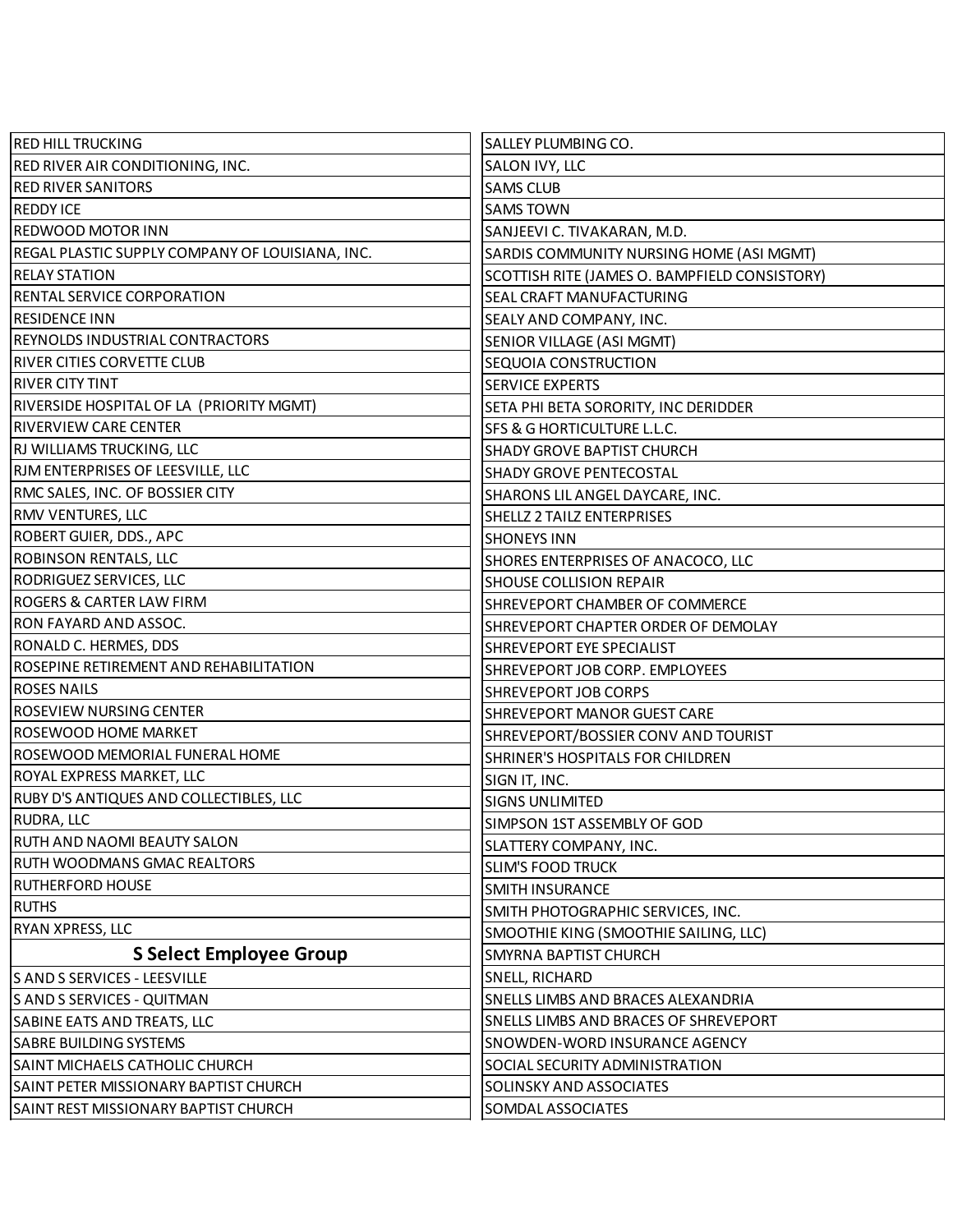| SONIC DRIVE IN - LEESVILLE                         | <b>STUMP GRINDING SERVICES, LLC</b>           |
|----------------------------------------------------|-----------------------------------------------|
| SONIC OF OAKDALE                                   | SUBWAY SANDWICHES & SALADS - SHREVEPORT       |
| SONITROL                                           | SUBWAY SANDWICHES AND SALADS - SPRINGHILL     |
| SOUTHERN HILLS HC & REHAB (ASI MGMT)               | SULLIVAN AND SONS, INC.                       |
| SOUTHERN IMAGE HAIR SALON, LLC                     | SUMMERS SUPPLY CO. (REXEL)                    |
| SOUTHERN RESEARCH COMPANY, INC.                    | <b>SUN AMERCIA SECURITIES</b>                 |
| <b>SOUTHERN RV</b>                                 | <b>SUSAN B</b>                                |
| SOUTHERN SOIL ENVIRONMENTAL                        | SUTTON, BEEBE, AND BABIN ARCHITECTS, LLC      |
| SOUTHERNLY STITCHED DESIGNS, LLC                   | SYSTEM SERVICES BROADBAND, INC                |
| <b>SOUTHFIELD APARTMENTS</b>                       | <b>T Select Employee Group</b>                |
| SOUTHLAND GROUP, LLC                               | TAND J WORKS, LLC                             |
| SOUTHWEST BEVERAGE COMPANY                         | T.B. OF LEESVILLE, INC. (TACO BELL)           |
| SOUTHWEST GAMING OF LOUISIANA                      | TACTICAL OPS CLEANING, LLC                    |
| SOUTHWOOD VILLAGE APARTMENTS                       | TAQUERIA EL MELON, LLC                        |
| <b>SPARC CENTER</b>                                | TAYLOR MADE POOL SERVICES, LLC                |
| SPEARMAN CONSTRUCTION                              | <b>TAYLORS BARBER SHOP, LLC</b>               |
| SPEARMAN HOMES, INC.                               | <b>TCB AND COMPANY</b>                        |
| SPRING HILL FAMILY DENTISTRY                       | TEAM COBB KENNELS, LLC                        |
| <b>SPRINGHILL BAPTIST CHURCH</b>                   | <b>TEAM JESUS</b>                             |
| SPRINGHILL NORTH WEBSTER CHAMBER OF COMMERCE       | <b>TEAM SPIRIT PETROLEUM</b>                  |
| ST. CATHERINES HOSPICE, LLC (ASI MGMT)             | TECHE ACTION CLINIC                           |
| ST. CHRISTINA NURSING HOME AND REHABILITATION      | <b>TEDDIE HANSON LOGGING</b>                  |
| ST. GEORGE GREEK ORTHODOX CHURCH                   | TERRY ANTHONY ENTERPRISES, LLC                |
| ST. GEORGES EPISCOPAL CHURCH                       | <b>TG AND ASSOCIATES</b>                      |
| ST. MARY COMMUNITY ACTION AGENCY                   | THA-DA-PETCH                                  |
| ST. MARY GUEST HOME                                | THE ACCENT AND CO                             |
| ST. MARY OF THE PINES                              | THE AFRO VISION OF EMPOWERMENT SOCIETY        |
| <b>ST. MARY PARISH LIBRARY</b>                     | THE BLIND TIGER                               |
| ST. MARY PARISH SHERIFFS OFFICE                    | THE COLUMNS                                   |
| IST. NICHOLAS ORTHODOX CHURCH                      | THE FAMILY DOCTORS                            |
| ST. PIUS X SCHOOL                                  | THE FOOT CLINIC                               |
| <b>STAGE</b>                                       | THE GARAGE (LEESVILLE)                        |
| STANDARD PARTS OF JONESBORO                        | THE GARAGE OF DERIDDER, INC.                  |
| STANNARD BROADCASTING (KVVP)                       | THE GATHERING CHURCH LEESVILLE, LLC           |
| <b>STAR GUN AND ARCHERY</b>                        | THE GEO GROUP, INC.-ALLEN CORRECTIONAL CENTER |
| STAR OF BETHLEHEM BAPTIST CHURCH                   | THE GLENN DEAN AGENCIES                       |
| STEEL FORGINGS, INC.                               | THE GRAHAM GROUP, INC.                        |
| STEPHEN'S SUPERIOR CONSTRUCTION, LLC               | THE GUEST HOUSE                               |
| STEPHENSON FLOOR COVERINGS, INC. (RICARD WILLIAMS) | THE HERTZ CORPORATION                         |
| STERLING SUGARS-FRANKLIN                           | THE JACKSON INDEPENDENT                       |
| <b>STEVE GROSS HOMES</b>                           | THE LAUNDRY CENTER, INC.                      |
| <b>STEVEN JOHNSON CONTRACTOR</b>                   | THE LAW CENTER OF LOUISIANA, LLC              |
| <b>STONE CONTAINER-PAPERMILL</b>                   | THE LAW OFFICE OF RON MICIOTTO                |
| STRANGE CEMETERY ASSOCIATION                       | THE LIONS CLUB - OAKDALE                      |
| STUDIO 101 HAIR SALON, LLC                         | THE MARTIN GROUP OF VERNON                    |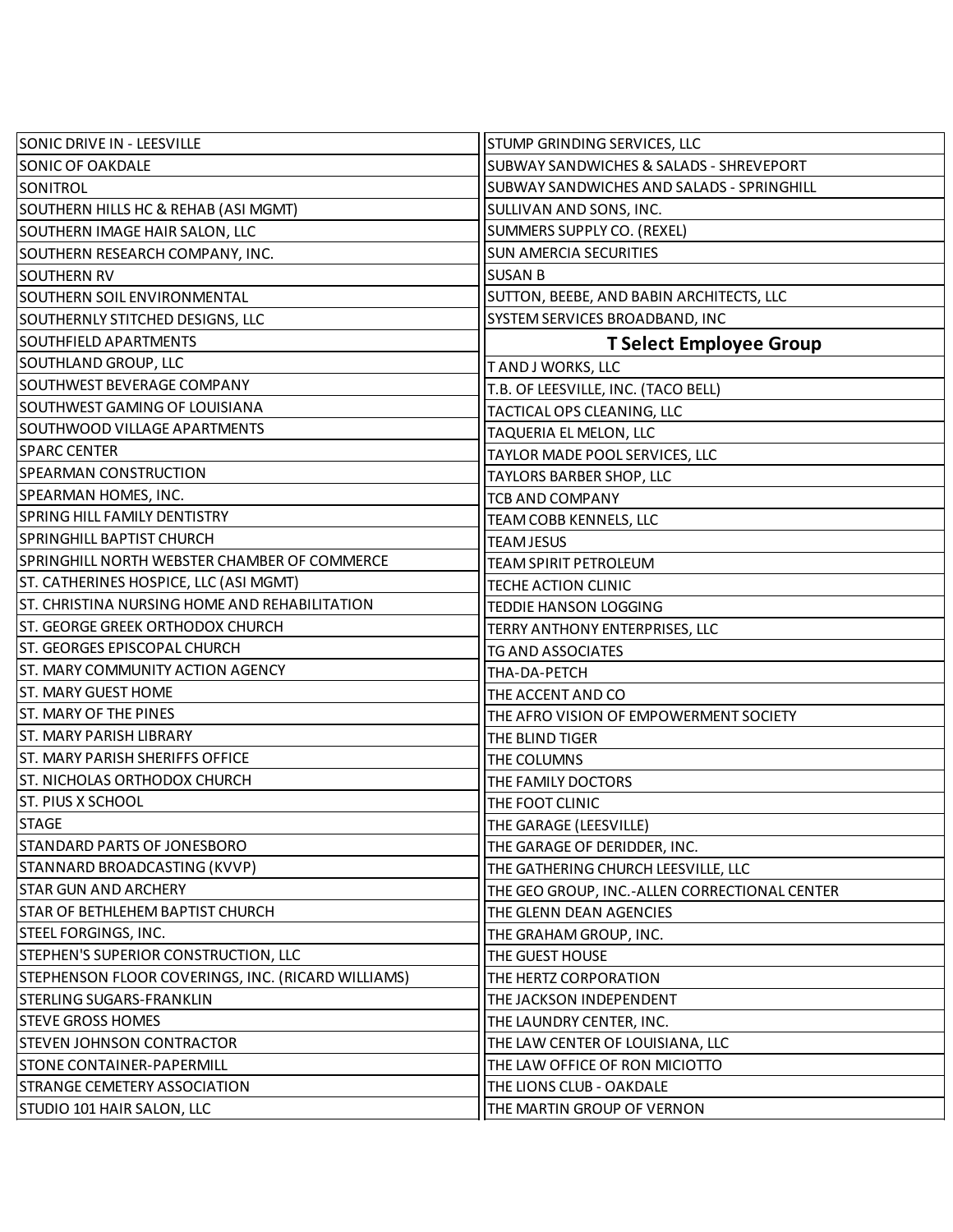| <b>THE MUSTARD SEED</b>                    | <b>TXI - TEXAS INDUSTRIES</b>                 |
|--------------------------------------------|-----------------------------------------------|
| THE MYRTLES NURSING CENTER (ASI MGMT)      | <b>U Select Employee Group</b>                |
| THE NALLS FLETCHER GROUP                   | U.L. COLEMAN PROPERTIES, LTD.                 |
| THE NEWMAN PARTNERSHIP, INC.               | <b>U.S. WEATHER BUREAU</b>                    |
| <b>THE NOBLE SAVAGE TAVERN</b>             | UNION HUNTING CLUB                            |
| THE OAKS OF HOUMA (ASI MGMT)               | UNITED BUILDERS CONSTR.& SUPP.                |
| THE PAPER SCHACK AND CONTAINER STORE, INC. | UNITED HOME HEALTH CARE                       |
| THE PARISH FITNESS STUDIO                  | UNITED MINISTERS IN ACTION                    |
| THE PRESCRIPTION SHOPPE PHARMACY           | UNITED STATES POST OFFICE SERVICE OF ANACOCO  |
| THE SMITH LAW FIRM, LLP                    | UNITED STATES POSTAL SERVICE-DERIDDER         |
| THE SOCIETY OF 40 MEN AND 8 HORSES         | UNITED TITLE CO.-AIRLINE DR.                  |
| THE SUMMIT (ASI MGMT)                      | UNITED TITLE CO.-YOUREE DR.                   |
| THE TOWN OF COTTONPORT                     | UNITED-BILT HOMES INC                         |
| <b>THE TURBO SHOP</b>                      | UNITY BAPTIST CHURCH                          |
| THE VERNON PARISH ASSESSORS OFFICE         | UOP, LLC                                      |
| THE WOOD GALLERY                           | UPS SUPPLY CHAIN SOLUTIONS                    |
| THE WOODLANDS - PRIORITY MANAGEMENT        | US DEPT OF JUSTICE, FEDERAL BUREAU OF PRISONS |
| THOMAS WALLACE BUILDING AND REMODELING     | US POSTAL SERVICE-LEESVILLE                   |
| <b>TIOGA MANOR</b>                         | USA MORTGAGE                                  |
| TISHOMINGO COMMUNITY CARE (ASI MGMT)       |                                               |
| TK&W                                       | V Select Employee Group                       |
| <b>TOLEDO NURSING CENTER</b>               | V AND B TRAINING SOLUTIONS                    |
| <b>TOMS ENTERPRISES, LLC</b>               | <b>VAUGHN AUTOMOTIVE GROUP</b>                |
| <b>TOWN OF BLANCHARD</b>                   | <b>VECTOR SECURITY</b>                        |
| TOWN OF COTTON VALLEY                      | VERALLIA                                      |
| <b>TOWN OF FRANKLIN</b>                    | VERIZON WIRELESS #2895701                     |
| <b>TOWN OF GLENMORA</b>                    | VERIZON WIRELESS #P5810-01                    |
| TOWN OF HAUGHTON                           | VERNON COUNCIL ON AGING, INC.                 |
| TOWN OF HORNBECK                           | <b>VERNON PARISH CLERK OF COURT</b>           |
| TOWN OF JONESBORO                          | VERNON PARISH COMMUNITY ORCHESTRA, LEESVILLE  |
| TOWN OF NEW LLANO                          | <b>VERNON PARISH FARM BUREAU</b>              |
| <b>TOWN OF PATTERSON</b>                   | <b>VERNON PARISH HOUSING AUTHORITY</b>        |
| TOWN OF ROSEPINE                           | VERNON PARISH LIBRARY                         |
| ITOWN OF SAREPTA                           | <b>VERNON PARISH SCHOOL BOARD</b>             |
| TOWN OF VIVIAN                             | <b>VERNON PARISH SHERIFFS DEPT.</b>           |
| TOWN SOUTH SWIM & TENNIS CLUB, INC.        | <b>VERNON PARISH TOURISM COMMISSISON</b>      |
| TREADAWAYS AUTOMOTIVE INDUSTRIAL SUPPLY    | <b>VERNON POLICE JURY</b>                     |
| <b>TREE HEALTH LADY</b>                    | <b>VETERAN INSPECTIONS</b>                    |
| TRI-PARISH LAWN SERVICE                    | VFW AUXILIARY DISTRICT 11 OF JONESBORO, LA    |
| TRI-PARISH REHABILITATION HOSPITAL         | VICTORY MISSIONARY BAPTIST CHURCH             |
| TRIPLE J DUMP TRUCKS                       | VILLAGE OF HODGE                              |
| TRI-STATE PHYSICAL THERAPY - FERN AVE.     | <b>VINTAGE GALLERY, LLC</b>                   |
| TRI-STATE PHYSICAL THERAPY - PLANTATION    | VISION 4 LESS                                 |
| <b>TRUE BETHEL BAPTIST CHURCH</b>          | VISION VOICE & DATA SYSTEMS                   |
| TSE INTERNATIONAL                          | <b>VOLUNTEERS OF AMERICA</b>                  |